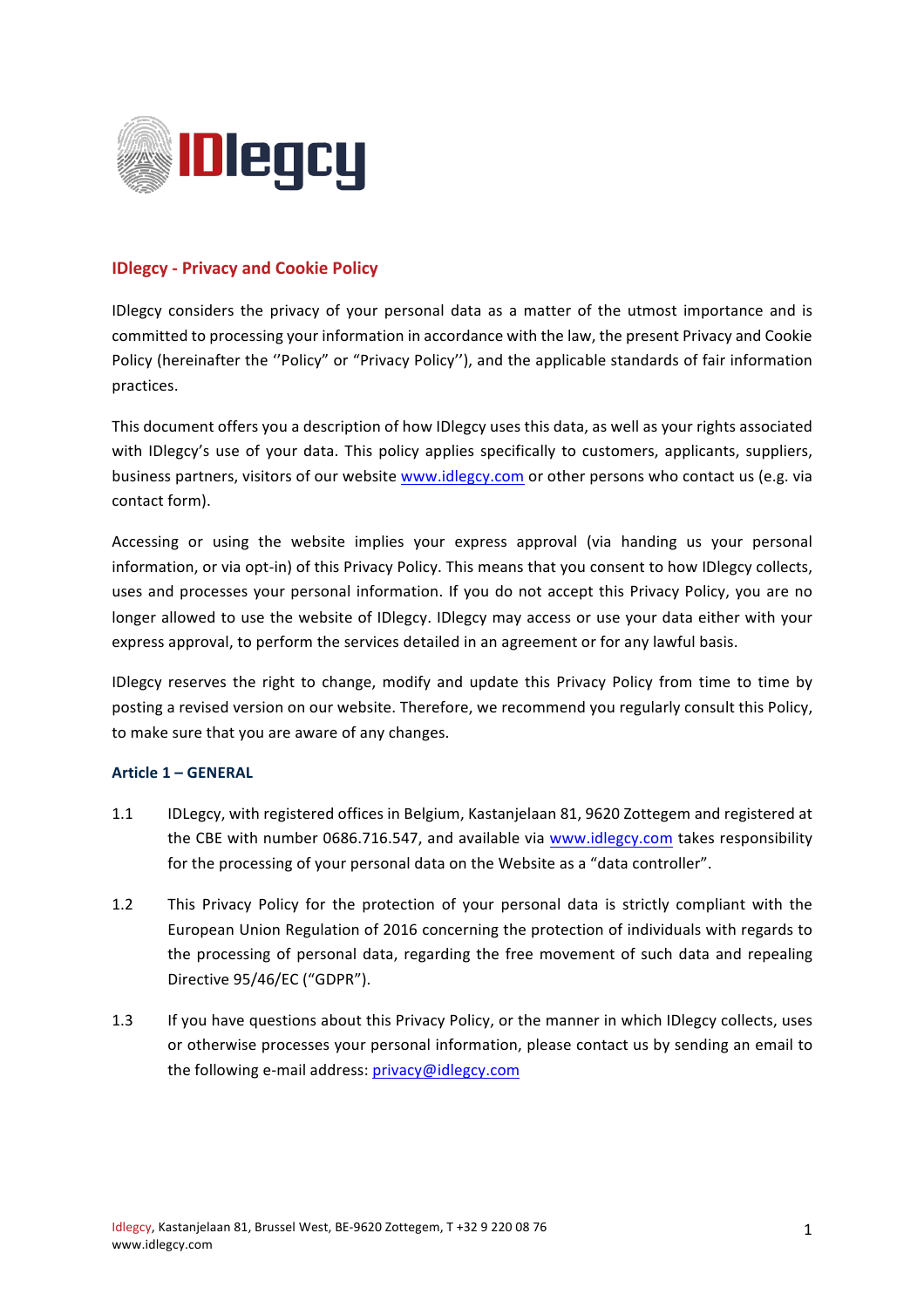## **Article 2 – WHICH PERSONAL DATA DOES IDLEGCY COLLECTS?**

2.1 IDlegcy may collect personal data that is provided by you or by third parties to the extent necessary or useful for the operation of the website or its services. Such information may consist of:

| <b>Activity</b>                        | Personal data                                                                                                                                                          | <b>Legal basis</b>                                                                                          | <b>Context</b>                                                                                                                                                                                                                                                                                                                                         |
|----------------------------------------|------------------------------------------------------------------------------------------------------------------------------------------------------------------------|-------------------------------------------------------------------------------------------------------------|--------------------------------------------------------------------------------------------------------------------------------------------------------------------------------------------------------------------------------------------------------------------------------------------------------------------------------------------------------|
| Visiting the website                   | IP address<br>$\bullet$<br>Cookies<br>$\bullet$<br>Connection<br>$\bullet$<br>moments<br>Web pages<br>$\bullet$<br>Click-behaviour,<br>$\bullet$<br>logs<br>Usage data | Consent<br>for<br>Necessary<br>the<br>performance<br>of<br>an<br>agreement                                  | IDlegcy<br>may collect<br>usage data and other<br>data<br>about<br>vour<br>interactions with the<br>IDlegcy website.<br>This data is being<br>collected by means of<br>cookies (see art. 7<br>Cookies).                                                                                                                                                |
| Subscribing<br>the<br>to<br>newsletter | E-mail<br>$\bullet$<br>Name<br>$\bullet$                                                                                                                               | Consent and<br>Legitimate interest of<br>the controller                                                     | When you subscribe to<br>our newsletter, you<br>will be included in our<br>mailing list and will<br>receive<br>our<br>newsletter.<br>At<br>any<br>moment<br>you<br>can<br>unsubscribe from the<br>newsletter by clicking<br>the unsubscribe-link,<br>included in every e-<br>mail communication.                                                       |
| <b>Contacting IDlegcy</b>              | $\bullet$<br>Name<br>E-mail<br>$\bullet$<br>Phone number<br>$\bullet$                                                                                                  | for<br>Necessary<br>the<br>of<br>performance<br>an<br>agreement                                             | When<br>you<br>contact<br>IDlegcy via the contact<br>form on the website,<br>IDlegcy collects the<br>information<br>you<br>provide to us.                                                                                                                                                                                                              |
| Doing business with<br><b>IDlegcy</b>  | Name<br>$\bullet$<br>E-mail<br>$\bullet$<br>Phone number                                                                                                               | for<br>Necessary<br>the<br>performance<br>of<br>an<br>agreement<br>Legitimate interest of<br>the controller | collects<br><b>IDlegcy</b><br>contact<br>details<br>οf<br>contact<br>persons<br>for<br>working<br>a<br>(potential)<br>customer<br>or (potential) supplier<br>of IDlegcy in order to<br>provide the ordered<br>products or services.<br>An example of this<br>practice is when<br>a<br>contact person hands<br>out his business card at<br>a food fair. |

2.2 IDlegcy does not collect sensitive personal information of its visitors, customers or suppliers (e.g. data relating to race or ethnic origin, religious beliefs, criminal record, physical or mental health, or sexual orientation). IDlegcy shall, where necessary, obtain your explicit consent to collect and use such information.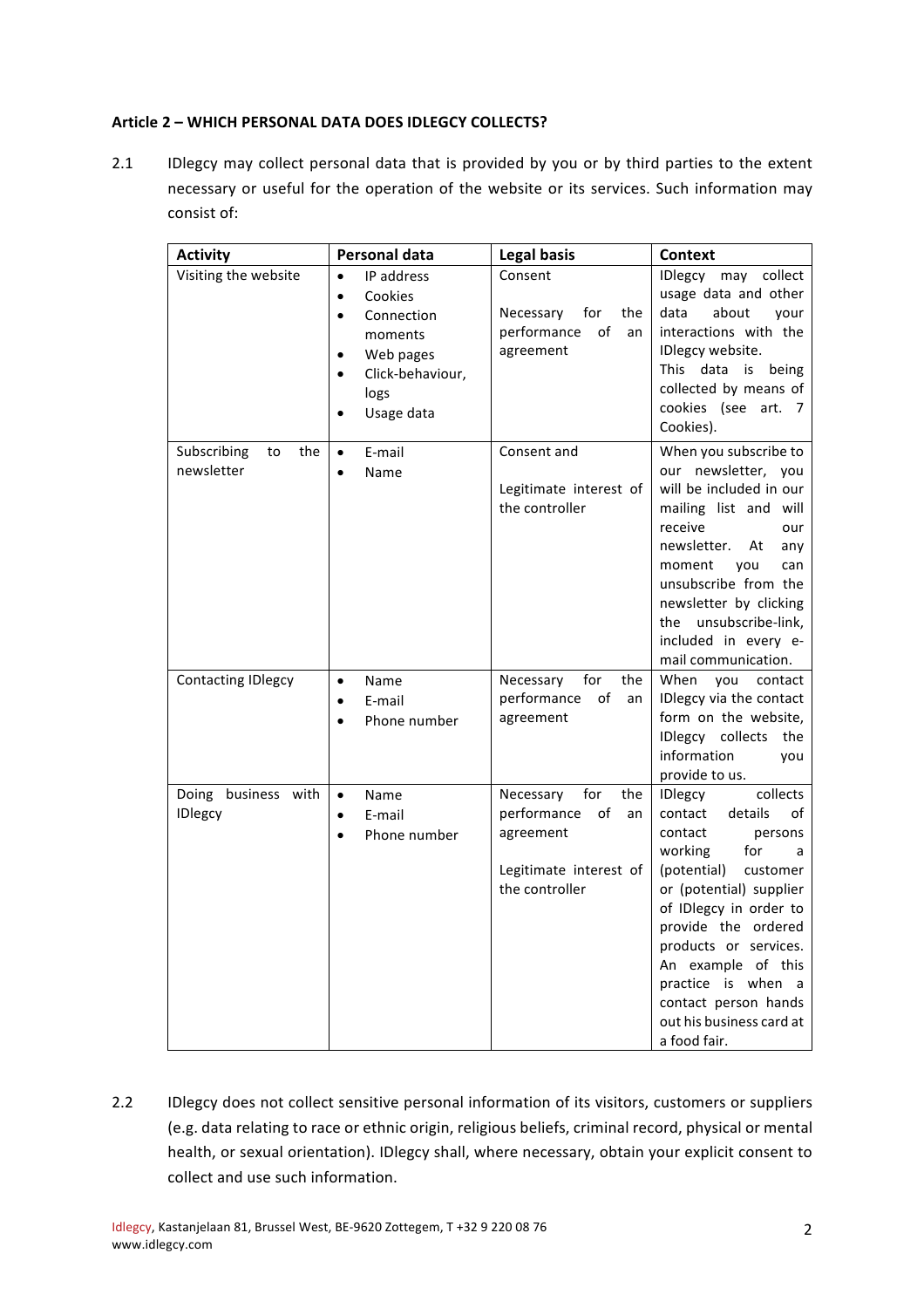2.3 You are not obligated to provide us with your personal data, however, the performance of several services may not be possible if you choose not to provide your personal data.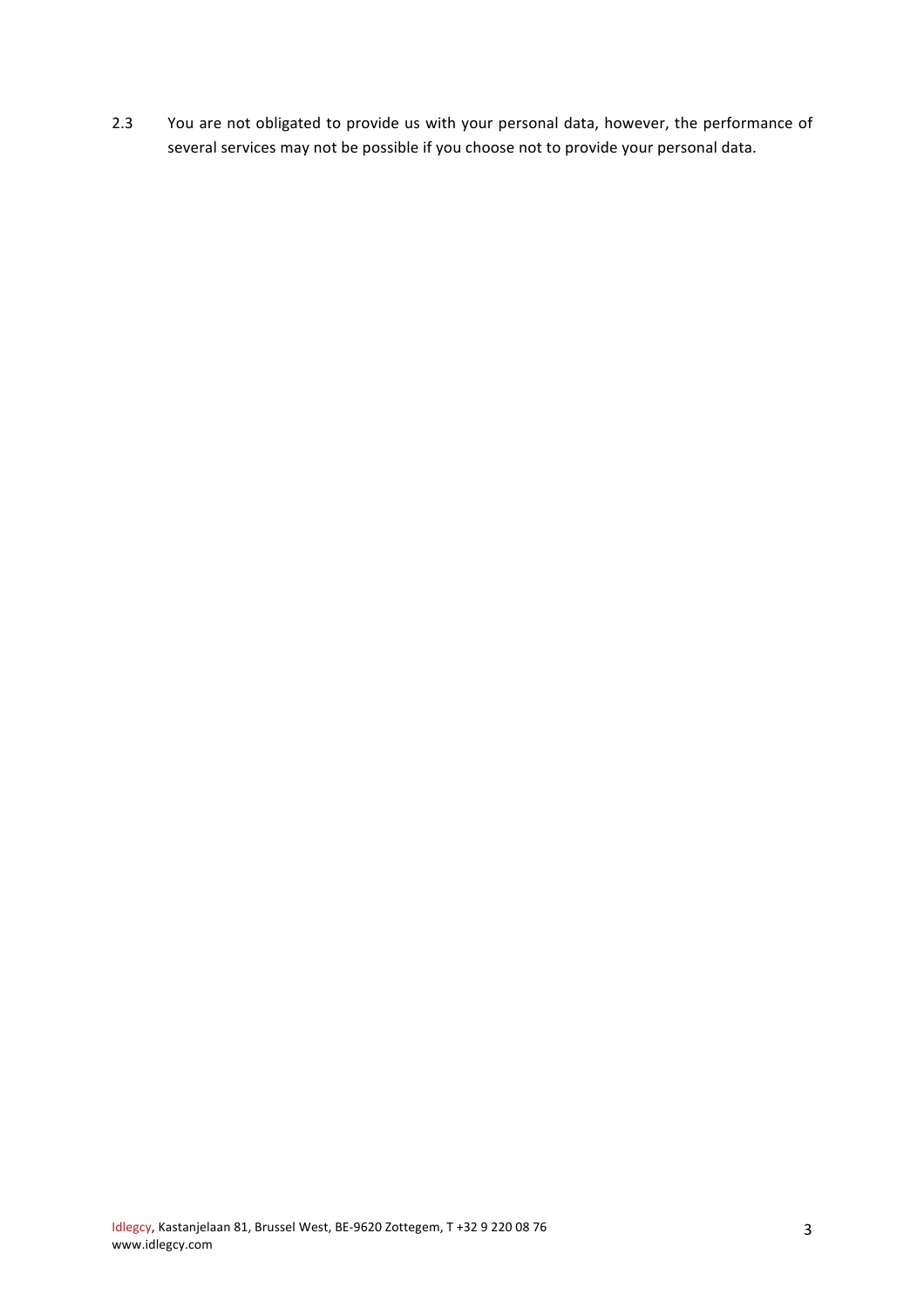#### **Article 3 – HOW WILL MY PERSONAL DATA BE USED?**

### **3.1 General Purpose**

IDlegcy collects and processes your personal information in order to offer you a safe, comfortable, and personalized experience each time you visit the website or utilize our services. 

The information we collect about you is primarily processed to help us ensure proper technical functioning and to improve the quality and content of our website and services  $$ based on the lawful purposes of "consent" for the website, "legal obligations" and "contractual necessity" for services, or "legitimate interest" as allowed under GDPR.

With that said, your personal data will only be processed for the following (internal) purposes:

| <b>Activity</b>               | <b>Purpose</b>                                                                                                                                                                                                                                                                                                                                                                    |  |
|-------------------------------|-----------------------------------------------------------------------------------------------------------------------------------------------------------------------------------------------------------------------------------------------------------------------------------------------------------------------------------------------------------------------------------|--|
| Applying for a job            | We collect these data to evaluate your application                                                                                                                                                                                                                                                                                                                                |  |
|                               | and allows us to pursue a recruitment policy.                                                                                                                                                                                                                                                                                                                                     |  |
| Visiting the website          | We collect these data to provide you with a better<br>user experience when you visit our website and allow<br>us to optimize our website. The information collected<br>by cookies on the website is also used for online<br>marketing purposes (see art. 7 Cookies for more<br>information).<br>Certain data, such as logs, allows us to resolve any<br>problems/bugs you report. |  |
| Subscribing to the newsletter | We collect your e-mail address to send you the<br>newsletter you have subscribed to. The newsletter<br>allows us to inform you about our food products and<br>services.                                                                                                                                                                                                           |  |
| <b>Contacting IDlegcy</b>     | We collect this data to respond to your question or<br>concern.                                                                                                                                                                                                                                                                                                                   |  |
| Doing business with IDlegcy   | We collect these data for the purpose of executing<br>agreement, maintaining the professional<br>the<br>relationship between you and IDlegcy.                                                                                                                                                                                                                                     |  |

## **3.2 Direct marketing:**

IDlegcy may also use your personal information for the purpose of marketing our products and services. If you do not want to receive marketing material from us, you may opt out or exercise your right to object (Article 5) by sending us an email to privacy@idlegcy.com .

### **3.3. Transfer of Personal Data**

In order to process your personal data, we provide access to our employees.

IDlegcy will not disclose your personal data to third parties, unless it is necessary in the context of providing our products or services and/or optimising them. To that end, IDlegcy may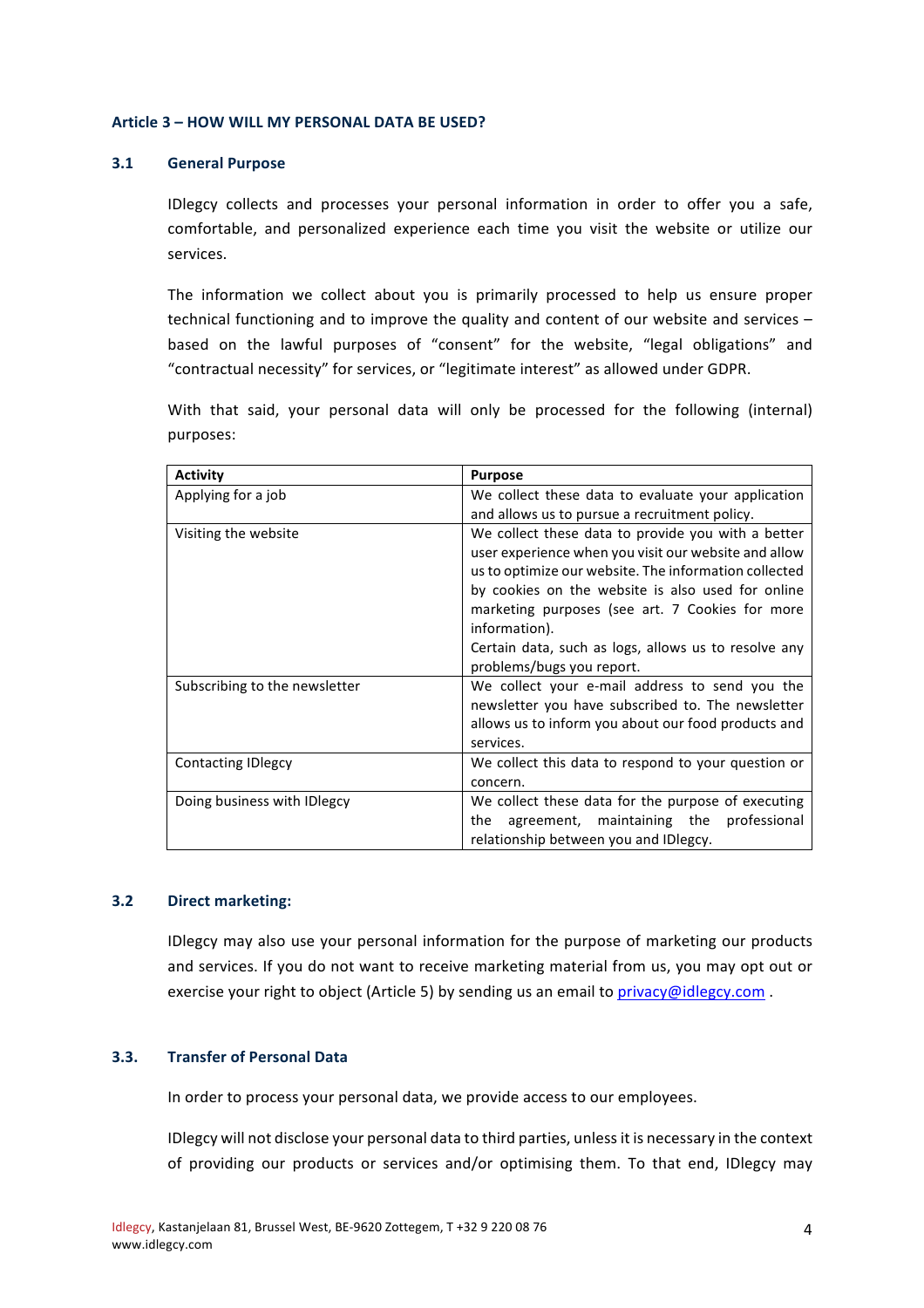disclose your personal data to third parties who assist IDlegcy in the execution, management and control of its activities, including reporting, support, customer service, computer security or offering specific services and products. It may happen that a third party is commissioned to collect, process and/or analyse the data. Furthermore, it may be necessary to provide the personal data to a third party in order for IDlegcy to be able to supply a product or service that you have ordered. These third parties may only use the data for the aforementioned purposes and instructions of IDlegcy. Any other use is not included and is prohibited.

Consequently, IDlegcy will not sell, hire out or pass on your personal data to third parties, except in the situations provided for in this Policy or unless you explicitly provide prior consent.

In addition, it is also possible that IDlegcy will disclose your personal data:

- If IDlegcy is obligated to do so, following a court order or to comply with imperative laws and/or regulations, or permitted by applicable law in order to safeguard and defend our rights or protect the property or safety of others.
- In case of whole or partial reorganization or cession of IDlegcy's activities, whereby IDlegcy reorganizes, transfers or ceases business activity, your personal data may be transferred to new entities or third parties.

### **Article 4 – HOW LONG WILL WE HOLD YOUR PERSONAL DATA?**

IDlegcy only processes your personal information for as long as necessary. This means that we do keep a record of your data for as long as it is required or justified by the law or by another legal obligation, or for the period for which this would be necessary for the aforementioned purposes. Based on the activities described in Section 2.2, we hold your data associated with these activities as follows:

| Activity                      | <b>Retention period</b>                                  |
|-------------------------------|----------------------------------------------------------|
| Applying for a job            | No longer than 10 years after the last qualitative       |
|                               | contact with the applicant                               |
| Visiting the website          | With regards to cookies the retention period may         |
|                               | vary depending on the specific cookie, ranging from      |
|                               | 1 to 3 years.                                            |
|                               | Other electronic identification data will be kept no     |
|                               | longer than 7 years.                                     |
| Subscribing to the newsletter | Your e-mail address will be kept for as long as you      |
|                               | wish to receive the newsletter.                          |
| <b>Contacting IDIegcy</b>     | IDlegcy will hold the data for 10 years after your first |
|                               | request.                                                 |
| Doing business with ID legcy  | No longer than 7 years after the end of the              |
|                               | professional relationship.                               |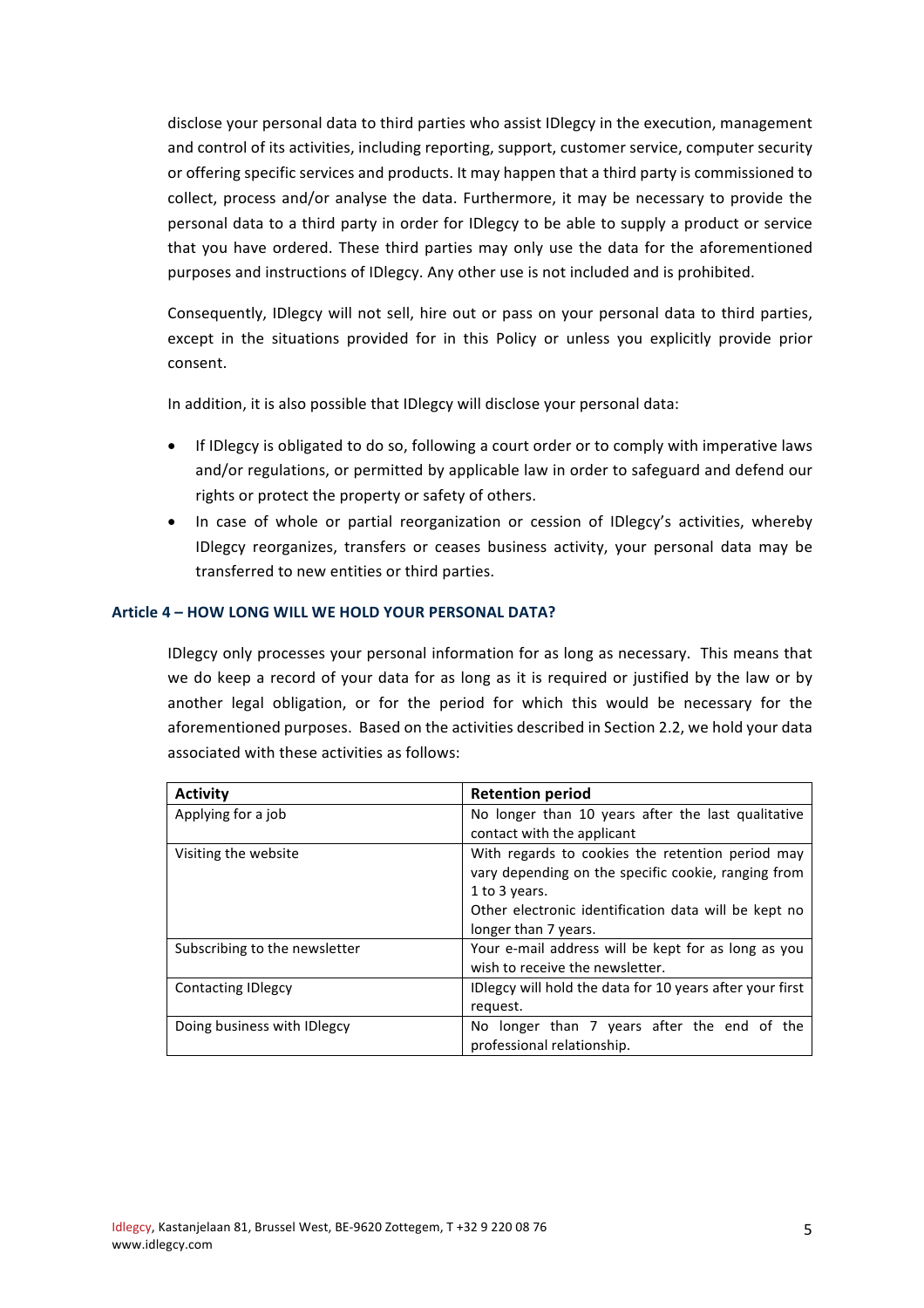#### **Article 5 – YOUR RIGHTS AS A DATA SUBJECT**

#### **5.1.** Right of access and right to obtain a copy

You have the right to obtain access to your personal data, as well as to be informed about the purpose of the processing by IDlegcy.

### **5.2. Right to rectification, erasure, or restriction**

You have the choice to share your personal data with IDlegcy. You also have the right to request IDlegcy to rectify your personal data or have it erased. You can also request the processing of your personal data to be restricted.

When you choose not to share data, or when you request that we erase your personal data, we may be prevented from providing you with several services and access to the website.

#### **5.3. Right to object**

You have the right to object to the processing of your personal data when you have legitimate reasons to do so. You also have the right to object to the use of your personal data for purposes of direct marketing. In such case specific reasoning will not be requested.

You may opt out of receiving email communications by using one of the following methods:

- Select the email "opt out" or "unsubscribe" link, or follow the opt-out instructions included in each email communication.
- Contact us via the contact form [hyperlink to webpage]. Be sure to provide your name, relevant contact information, and specific relevant information about IDlegcy communications that you no longer wish to receive.

Please be aware that when you opt out of receiving certain subscription communications, it may affect the services you have chosen to receive from IDlegcy where accepting the communications is a condition of receiving the services.

#### **5.4. Right to data portability**

You have the right to obtain your personal data which is processed by IDlegcy in a structured, commonly used and machine-readable format and/or to transfer this data to another data controller.

### **5.5.** Right to withdraw consent

When the processing is based on prior consent you have the right to withdraw this consent.

### **5.6. Automated decisions and profiling**

The processing of your personal data does not include profiling, nor shall you be subjected to automated decisions.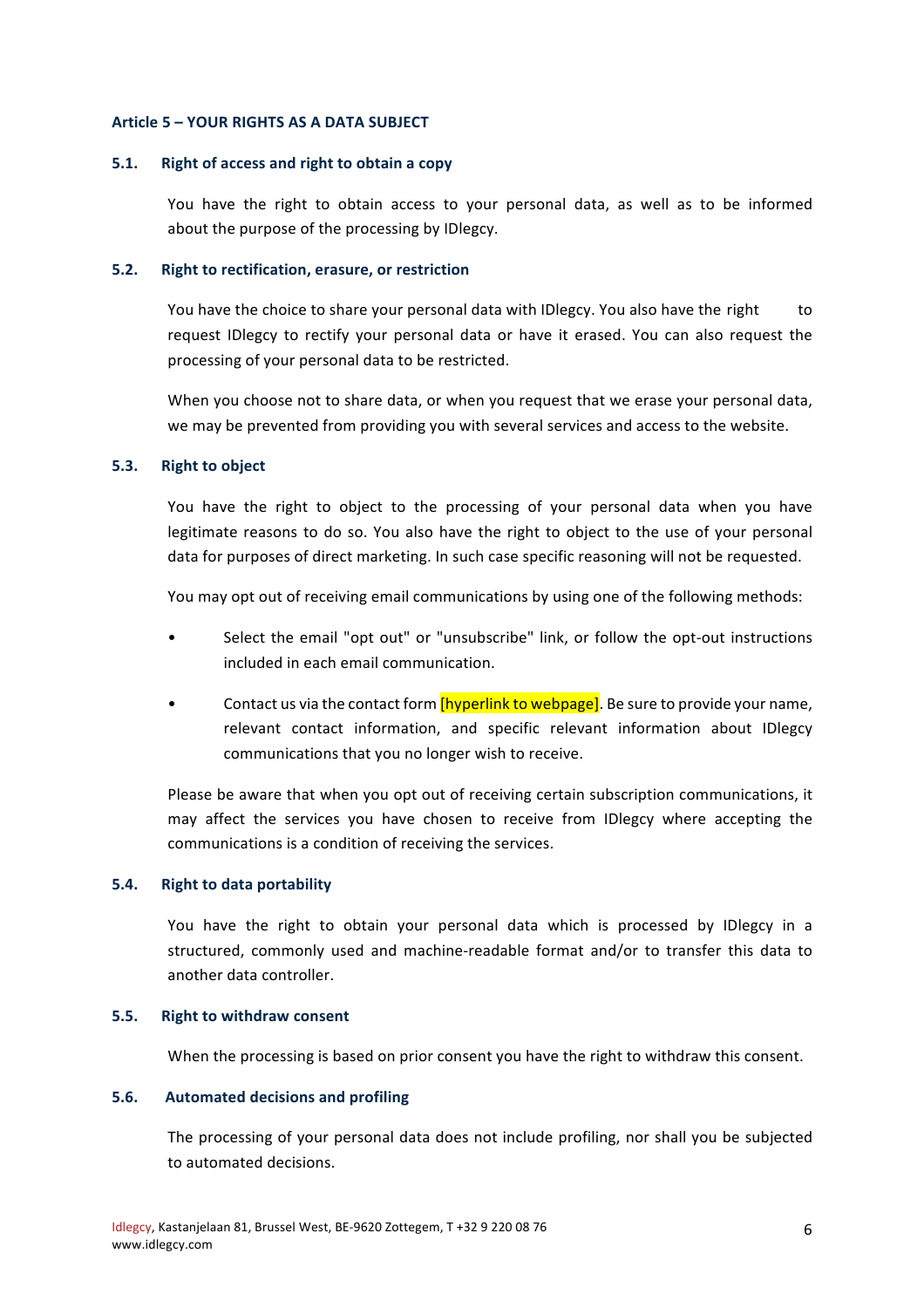### **5.7. Exercising your rights**

To exercise the above-mentioned rights, or to raise a question, comment or complaint, send an e-mail with an enclosed copy of the frontside of your identity card to privacy@idlegcy.com .

### **5.8. Right to file a complaint**

If you have any complaints about the way IDlegcy collects, uses and/or processes your personal data, you have the right to file a complaint with the Belgian Data Protection Authority which is the Lead Supervisory Authority of IDlegcy:

Data Protection Authority

Drukpersstraat 35, 1000 Brussels,

Tel +32 (0)2 274 48 00, Fax +32 (0)2 274 48 35,

E-mail: contact(at)apd-gba.be

However, you are always free to contact your own European or EU-vested authority.

#### **Article 6 – SAFETY AND CONFIDENTIALITY**

- **6.1** IDlegcy undertakes all reasonable efforts as required by applicable law to prevent (i) unauthorized access to your personal information, and (ii) loss, abuse or alteration of your personal data, by using physical, administrative and technological measures to protect the information maintained.
	- All data transmitted from and to our website is encrypted (HTTPS/TLS)
	- Internal data security policies (password policy, BYOD policy, teleworking policy,…)
	- All data is stored on secure datacentres
- **6.2** In the unlikely and unfortunate event that your personal information under IDlegcy's control is compromised by an information security breach, IDlegcy will immediately act to identify the cause of such breach and take action through adequate remedial measures. If necessary, IDlegcy will notify you as well as the Data Protection Authority of this incident in accordance with applicable law.
- **6.3** You shall be solely responsible for your own user content, such as content you upload to the website, and the consequences of posting submitting and/or publishing it. IDlegcy is not responsible or liable to you or any third party for the content or accuracy of any user content posted by you or any other user of the website or web services, and IDlegcy expressly disclaims any and all liability in connection with user content to the fullest extent permitted by applicable law.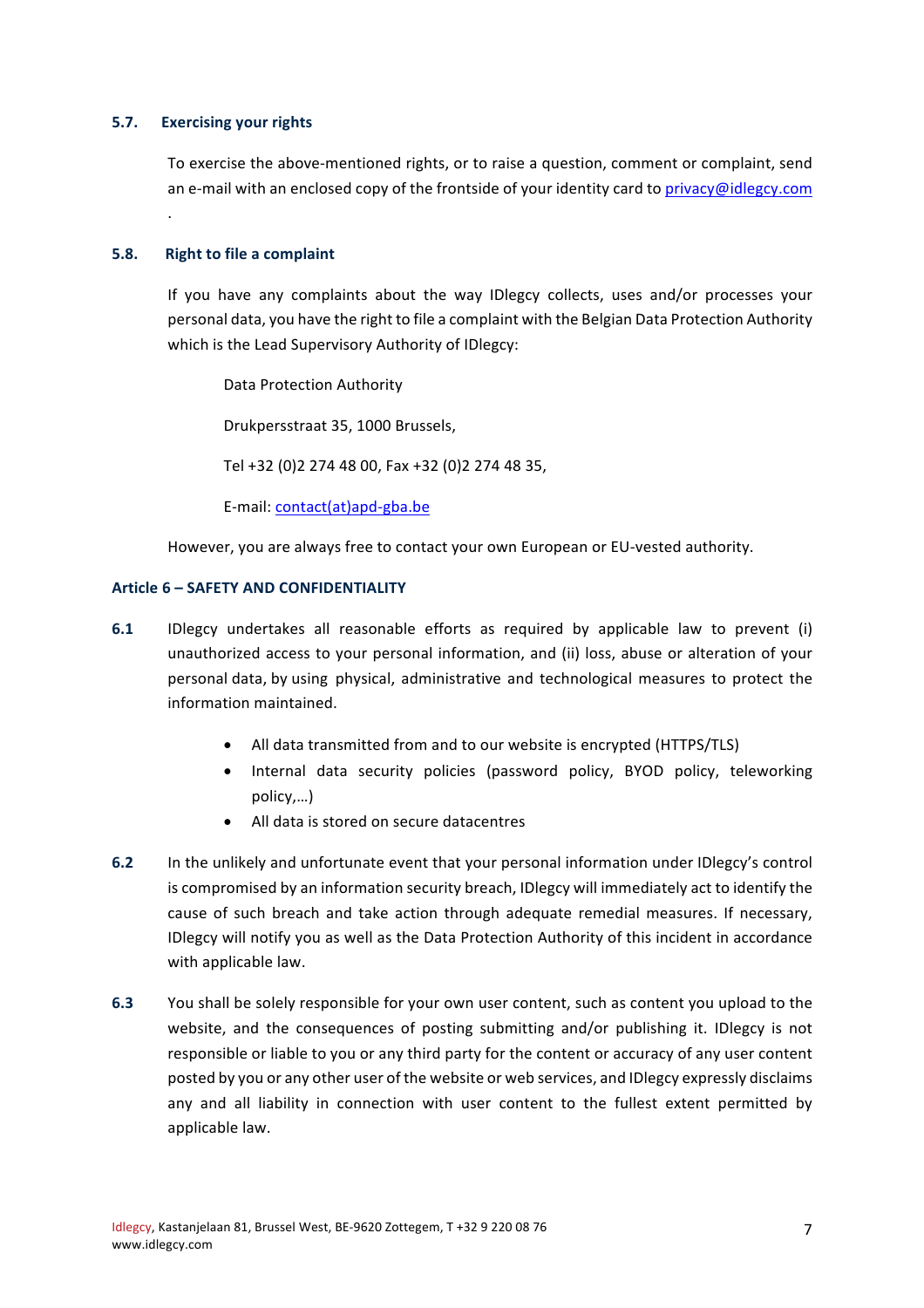**6.4** IDlegcy assumes no responsibility regarding the privacy policy of the websites or digital platforms that are linked on the website. Moreover, IDlegcy shall not be liable in any way for direct or indirect damages caused by a wrongful or improper use of your personal data by such third parties.

### **Article 7 – COOKIES**

**7.1** What is a cookie?

A "cookie" is a small text file that can be sent from a web server to your computer that is then stored on your computer. When a cookie is stored on your computer each subsequent request to the same domain name will also send along the data stored in the cookie until the cookie expires or is deleted. A server can only give you a cookie if you make a request to that server. The cookie is only stored if your browser/client is configured to store cookies.

### **7.2** Why do we use cookies?

Cookies help provide additional functionality to the site or to help us analyse site usage more accurately. For instance, our server may set a cookie that keeps you from having to enter a password more than once during a visit to one of our sites. In order to manage the website, IDlegcy collects information on the IP address used when the computer that a user is using connects to the Internet.

We only use the IP addresses collected through the website to ensure the appropriate and secure management and operation of the IDlegcy's services. In addition to preventing unauthorised access, the collection of IP addresses enables quick identification of the cause and restoration of normal operations in the event of a failure of the website. We do not use or disclose IP addresses in connection with individuals' personal information.

While we collect information on how you use the website's services, we preserve the anonymity of individual users in the use or disclosure of this information. However, when we deem it necessary for the protection of the website or of its users/visitors, we may implement measures by using IP addresses to identify individuals.

In addition to the earlier mentioned cookies, the website also uses cookies from trusted third parties (including Google analytics and Facebook pixel). For cookies placed by third parties please refer to the policies that these parties provide on their respective websites. Please note that we do not have any influence on the content of these policies or on the content of these third party cookies.

• Google analytics which is one of the most widespread and trusted analytics solution on the web for helping us to understand how you use the site and ways that we can improve your experience. These cookies may track things such as how long you spend on the site and the pages that you visit so we can continue to produce engaging content.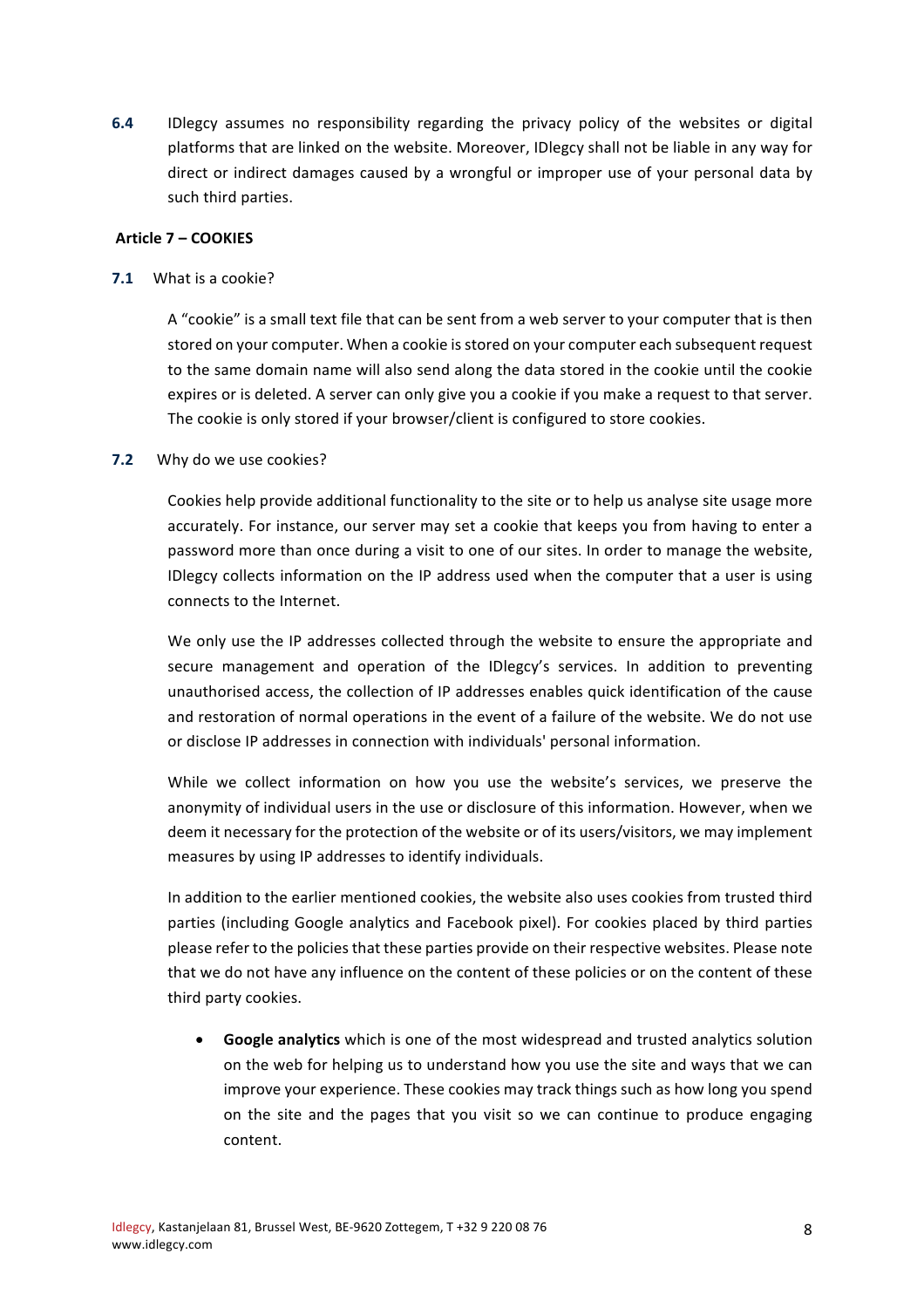- **Facebook pixel** allows us to contact you via Facebook and Instagram and divide website visitors into groups. Based on this pixel, IDlegcy can contact you back on Facebook and/or Instagram.
- Social media plugins allow you to connect with your social network in various ways. For these to work the following social media sites including; Instagram, Facebook, Twitter, LinkedIn, will set cookies through our site which may be used to enhance your profile on their site or contribute to the data they hold for various purposes outlined in their respective privacy policies.

## **7.3** Kinds of cookies we use:

- **Strictly necessary cookies** As the name suggests these cookies are strictly necessary to enable you to move around or remain logged into the websites or to provide certain information that you have requested.
- **Tracking cookies** These cookies are used to record information such as how a visitor initially came to a website and how long they stayed and which pages they viewed. These tracking cookies are also third-party cookies (see below).
- Third party cookies For cookies set by third parties we kindly refer you to the statements set forth by these parties on their respective websites. Beware, we do not have any influence on the content of these statements nor on the content of the cookies of these third parties. Though these cookies can also be disabled by browser settings.

## **7.4. Your permission**

When you first visit our website, you express your implicit approval to accept our different kinds of cookies.

You can block cookies by altering your browser's settings. The rejection of these cookies may inhibit some functionalities on the Websites.

Currently, some browsers offer a "do not track" or "DNT" option which sends a signal to websites visited indicating a visitor's tracking preference. IDlegcy does not currently respond to these signals, because no common industry standard for DNT has been adopted by industry groups, technology companies or regulators. The third-party providers IDlegcy uses may or may not do anything in response to this signal.

More information on cookies can also be found via the following link: http://www.allaboutcookies.org/

More information on online behavioral advertising and online privacy can be found via the following link: http://www.youronlinechoices.eu/

## **Article 8 – APPLICABLE LAW AND JURISDICTION**

This Privacy and Cookie Policy is managed, interpreted and executed in accordance with the laws of Belgium which exclusively applies to every potential dispute.